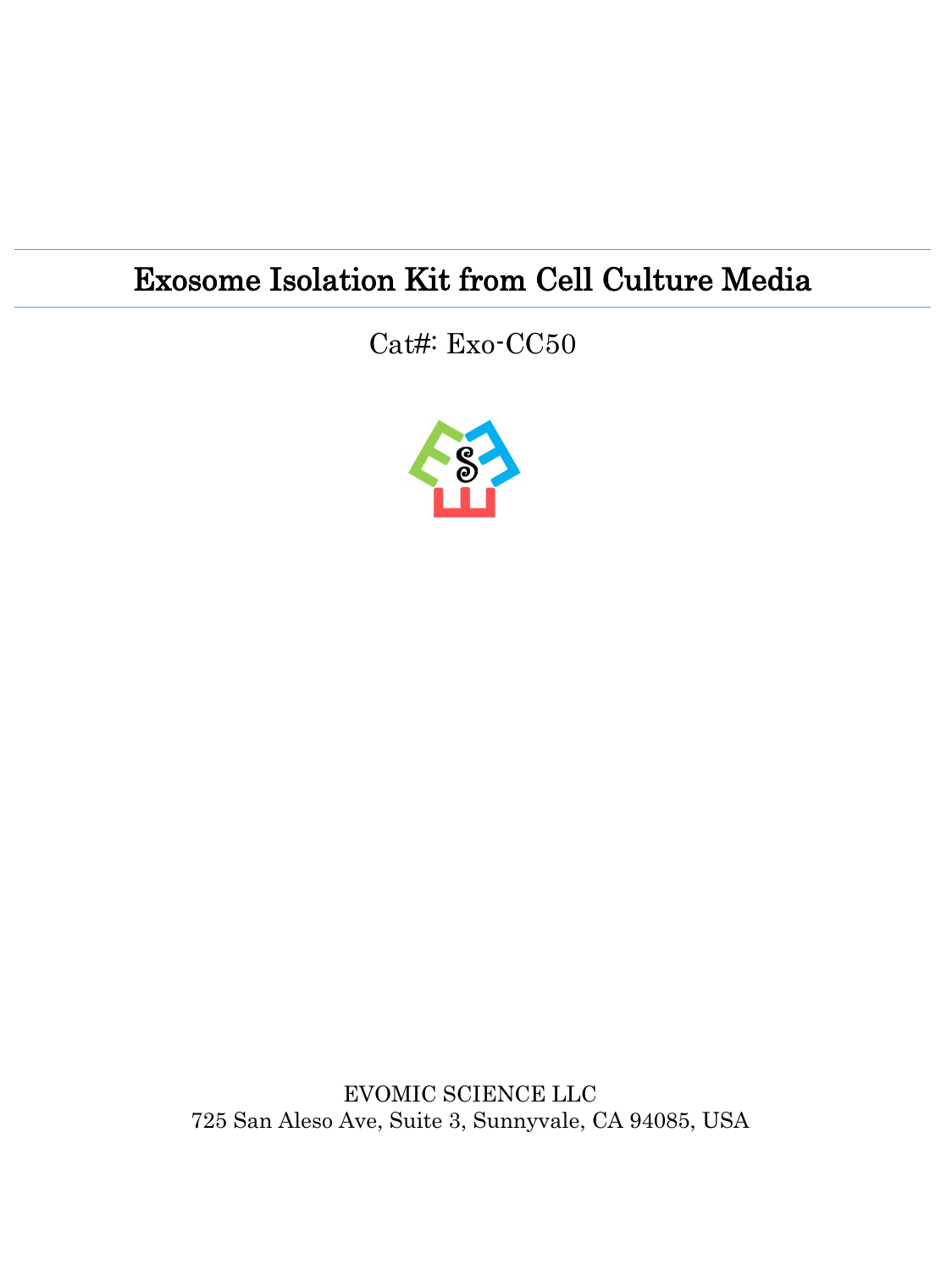

# User Instruction

## ExoEZ™

#### Density-Based Exosome Isolation Kit from Cell Culture Media (Suitable for Bacteria, Yeast, Fungi, and Plant and Mammalian)

Cat#: Exo-CC50



Store kit at +4°C to room temperature on receipt

l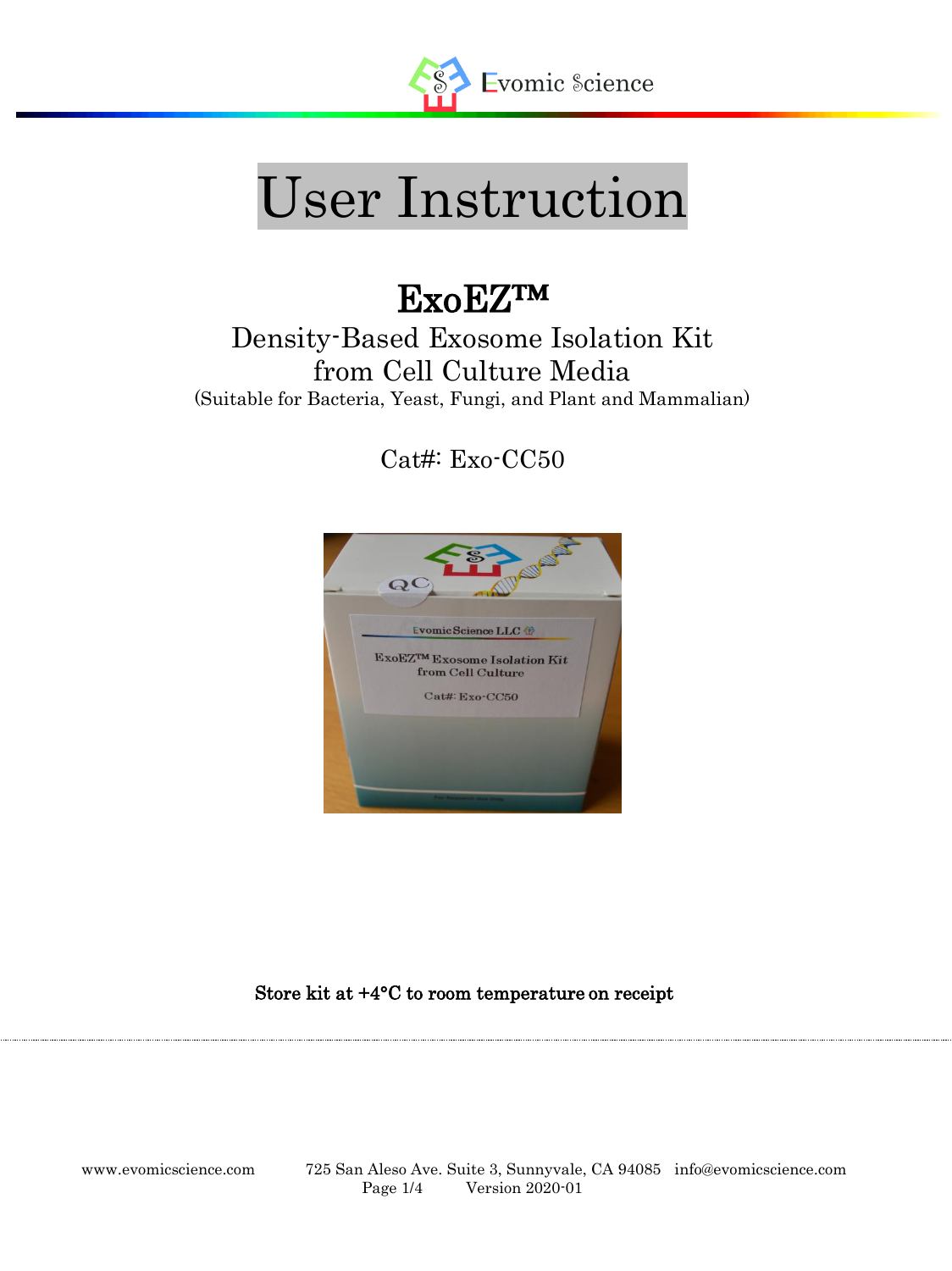

#### Principle of Exosome Isolation Kit from Cell Culture Media

This product is based on exosome density  $(1.1 \sim 1.21 \text{ g/ml})$  to isolate exosome. Briefly, when cell culture supernatants are mixed with the various density matrix well, the exosome with density (1.10~1.21 b/ml) would be separated from other various density molecules and particles and stay in the bottom phase and its interface after low speed centrifugation (2500g) for 15 min. This method is completely different from the PEG-based water expelled method. The purity and yield using this method is better than using the PEG-based method and ultracentrifuge method. The detailed comparison could be found on website [www.evomicscience.com.](http://www.evomicscience.com/) The following chart outlined the procedures of exosome isolation from cell culture supernatants.



Fig. 1. A brief procedure for exosome isolation from cell culture supernatants. Cell culture supernatants were centrifuged at 2,500g for 10 min and filtered with  $0.22 \mu m$  or 10,000g centrifugation. The supernatants was transferred to a new tube and mixed with ExoEZTM exosome isolation reagents. After centrifuged at 2,500g for 15 min, the bottom phase contained exosomes. Transfer this soft pellet to a new microtube and spin down at  $2,500g$  for  $3~5$  min, remove trace supernatants, the bottom phase was exosome.



Fig. 2. Electron microscopy of purified exosomes. EM and Cryo-EM images of the exosomes from cell culture supernatants were showed in the left and right of the low panel.

l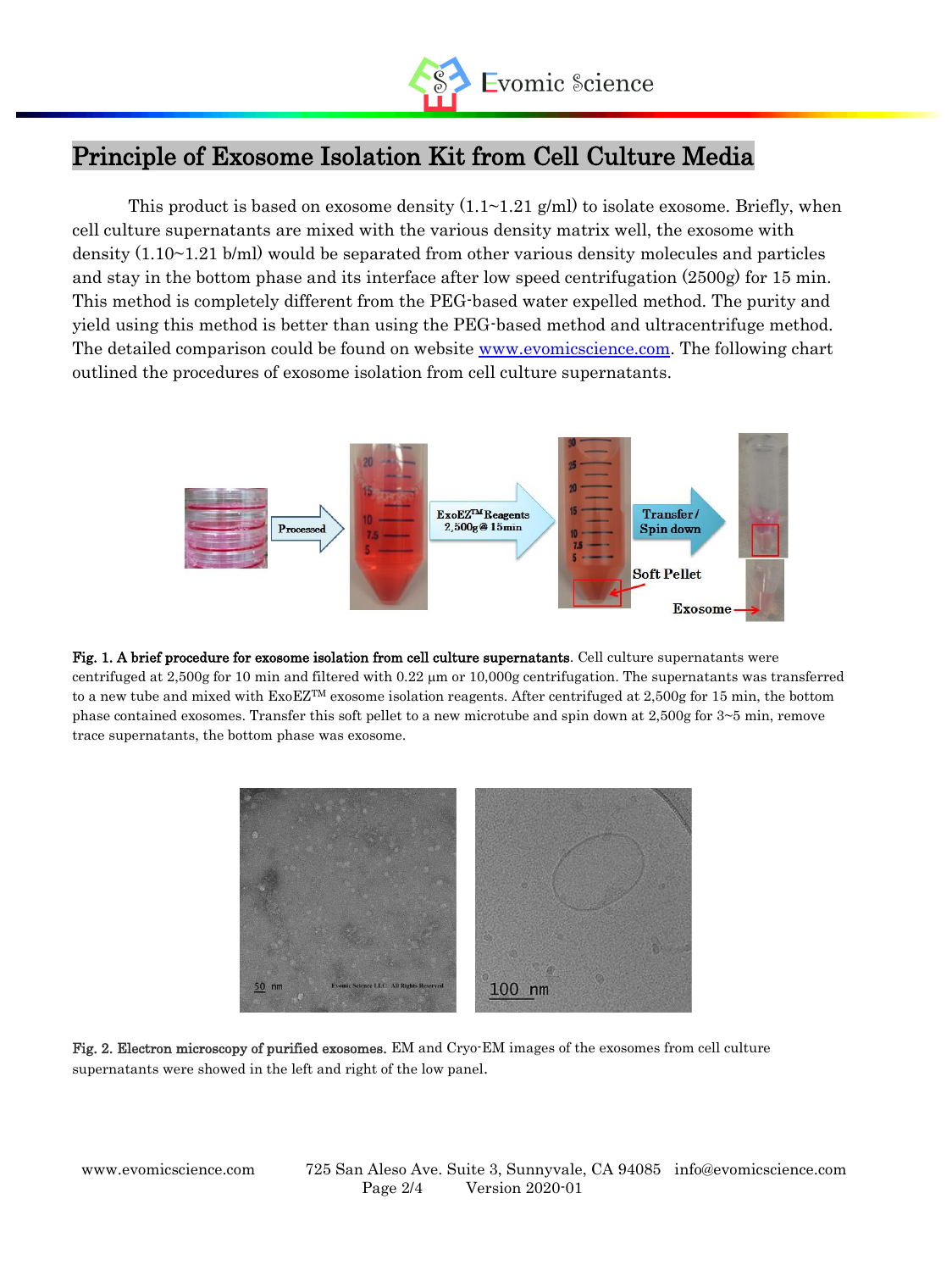

#### General Tips for Exosome Isolation

l

- All biofluids should be considered biohazards and should be disposed according to the researcher's institution, state and federal regulation.
- Personal Protective Equipment should be worn at all the time when working on biofluids.
- Since different biofluids have highly variable compositions, the specifically optimized sample processing for each type of biofluids is required.
- Sample collecting and handling prior to purification can have a significant impact on the purity and yield of isolated exosomes! (Clotilde Théry [et al 2018 Journal of Extracellular Vesicles](https://www.tandfonline.com/doi/full/10.1080/20013078.2018.1535750).)
- In all processing steps from biofluids, consideration should be taken to prevent lysis of cells. Intracellular vesicles due to cell lysis or platelet activation in plasma case would definitely contaminate your exosome samples. It could result in misleading conclusion.
- If biofluids will not be used immediately, any cells in biofluids must be removed prior to store at -80°C.

#### Exosome in Cell Culture Media

Cell culture medium should be collected when the interested cells reach 70-90% confluence. Fresh medium is typically added to cell at 24-48 hours before harvesting supernatant. If any serum will be used in your culture media, make sure that the contaminated exosomes from serum, such as FBS/FCS or others, have been depleted. If you have difficulty obtaining exosome-depleted serum, you can use serum-free or serum-reduced media. Conditioned medium should be stored in either stored at 4°C for days or kept frozen at -80°C for longer periods. Strictly avoid repeated thaw and freeze cycles.

#### Kit Components of Exo-CC50 (Suitable for up to 50 ml of Cell Culture Media)

| Components       | Volume          |
|------------------|-----------------|
| <b>Buffer P1</b> | $25$ ml         |
| <b>Buffer P2</b> | $25 \text{ ml}$ |
| <b>Buffer D</b>  | $0.5$ ml        |
| <b>Buffer F</b>  | $0.5$ ml        |

#### Sample Preparation

- 1. Collect cell culture supernatants.
- 2. Centrifuge supernatants at  $2,500 \times g$  for 15 minutes at 4<sup>°</sup>C.
- 3. Carefully transfer supernatant into new tubes and then pass through  $0.22 \mu m$  filter or centrifuge supernatants at  $10,000 \times g$  for 10 minutes at 4<sup>°</sup>C to remove most of large microvesicles.